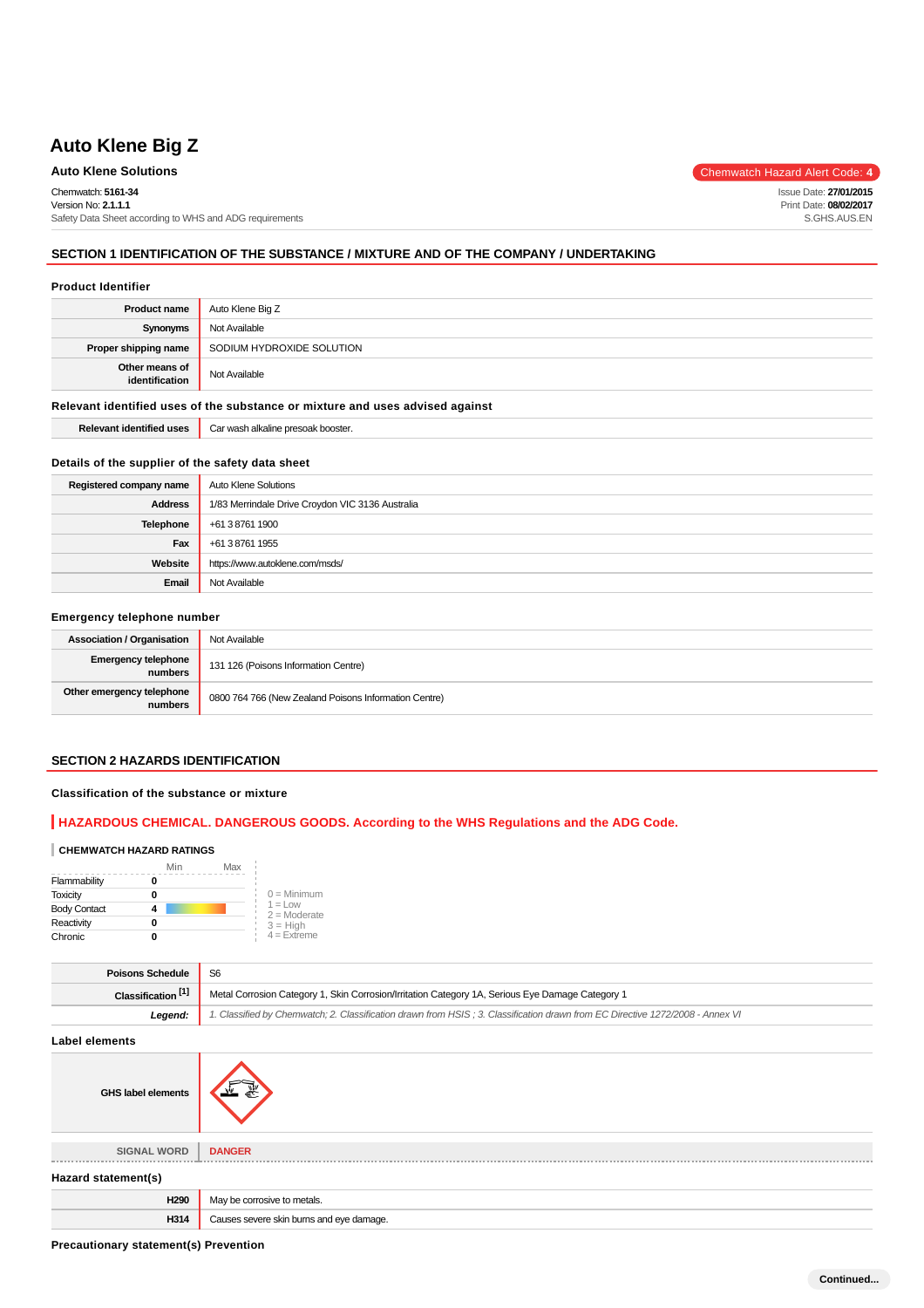| <b>Auto Klene Big Z</b> |  |
|-------------------------|--|
|                         |  |

| P260             | Do not breathe dust/fume/gas/mist/vapours/spray.                           |  |
|------------------|----------------------------------------------------------------------------|--|
| P280             | Wear protective gloves/protective clothing/eye protection/face protection. |  |
| P <sub>234</sub> | Keep only in original container.                                           |  |

#### **Precautionary statement(s) Response**

| P301+P330+P331 | IF SWALLOWED: Rinse mouth. Do NOT induce vomiting.                                                                               |  |
|----------------|----------------------------------------------------------------------------------------------------------------------------------|--|
| P303+P361+P353 | IF ON SKIN (or hair): Remove/Take off immediately all contaminated clothing. Rinse skin with water/shower.                       |  |
| P305+P351+P338 | IF IN EYES: Rinse cautiously with water for several minutes. Remove contact lenses, if present and easy to do. Continue rinsing. |  |
| P310           | Immediately call a POISON CENTER or doctor/physician.                                                                            |  |
| P363           | Wash contaminated clothing before reuse.                                                                                         |  |
| P390           | Absorb spillage to prevent material damage.                                                                                      |  |
| P304+P340      | IF INHALED: Remove victim to fresh air and keep at rest in a position comfortable for breathing.                                 |  |
|                |                                                                                                                                  |  |

## **Precautionary statement(s) Storage**

**P405** Store locked up.

#### **Precautionary statement(s) Disposal**

| <b>DEA</b><br>mu. | l requlations.<br>:ontaine<br>,,, |
|-------------------|-----------------------------------|
|                   |                                   |

#### **SECTION 3 COMPOSITION / INFORMATION ON INGREDIENTS**

#### **Substances**

See section below for composition of Mixtures

#### **Mixtures**

| <b>CAS No</b> | %[weight] | Name                                       |
|---------------|-----------|--------------------------------------------|
| 1310-73-2     | $30 - 40$ | sodium hydroxide                           |
| 102-71-6      | < 10      | triethanolamine                            |
| Not Available | - <5      | Ingredients determined not to be hazardous |
| 7732-18-5     | balance   | water                                      |

### **SECTION 4 FIRST AID MEASURES**

#### **Description of first aid measures**

| <b>Eye Contact</b>  | If this product comes in contact with the eyes:<br>Inmediately hold eyelids apart and flush the eye continuously with running water.<br>Ensure complete irrigation of the eye by keeping eyelids apart and away from eye and moving the eyelids by occasionally lifting the upper and lower lids.<br>► Continue flushing until advised to stop by the Poisons Information Centre or a doctor, or for at least 15 minutes.<br>F Transport to hospital or doctor without delay.<br>Removal of contact lenses after an eye injury should only be undertaken by skilled personnel.                                                                                                                                                                                                                                                                                                                                                                                                                                                                                                                                                                     |
|---------------------|----------------------------------------------------------------------------------------------------------------------------------------------------------------------------------------------------------------------------------------------------------------------------------------------------------------------------------------------------------------------------------------------------------------------------------------------------------------------------------------------------------------------------------------------------------------------------------------------------------------------------------------------------------------------------------------------------------------------------------------------------------------------------------------------------------------------------------------------------------------------------------------------------------------------------------------------------------------------------------------------------------------------------------------------------------------------------------------------------------------------------------------------------|
| <b>Skin Contact</b> | If skin or hair contact occurs:<br>In Immediately flush body and clothes with large amounts of water, using safety shower if available.<br>▶ Quickly remove all contaminated clothing, including footwear.<br>► Wash skin and hair with running water. Continue flushing with water until advised to stop by the Poisons Information Centre.<br>Transport to hospital, or doctor.                                                                                                                                                                                                                                                                                                                                                                                                                                                                                                                                                                                                                                                                                                                                                                  |
| Inhalation          | If fumes or combustion products are inhaled remove from contaminated area.<br>Lay patient down. Keep warm and rested.<br>▶ Prostheses such as false teeth, which may block airway, should be removed, where possible, prior to initiating first aid procedures.<br>Apply artificial respiration if not breathing, preferably with a demand valve resuscitator, bag-valve mask device, or pocket mask as trained. Perform CPR if<br>necessary.<br>Transport to hospital, or doctor.<br>Inhalation of vapours or aerosols (mists, fumes) may cause lung oedema.<br>► Corrosive substances may cause lung damage (e.g. lung oedema, fluid in the lungs).<br>As this reaction may be delayed up to 24 hours after exposure, affected individuals need complete rest (preferably in semi-recumbent posture) and must be<br>kept under medical observation even if no symptoms are (yet) manifested.<br>Exercise any such manifestation, the administration of a spray containing a dexamethasone derivative or beclomethasone derivative may be considered.<br>This must definitely be left to a doctor or person authorised by him/her.<br>(ICSC13719) |
| Ingestion           | For advice, contact a Poisons Information Centre or a doctor at once.<br>• Urgent hospital treatment is likely to be needed.<br>If swallowed do <b>NOT</b> induce vomiting.<br>If vomiting occurs, lean patient forward or place on left side (head-down position, if possible) to maintain open airway and prevent aspiration.<br>$\triangleright$ Observe the patient carefully.<br>▶ Never give liquid to a person showing signs of being sleepy or with reduced awareness; i.e. becoming unconscious.<br>• Give water to rinse out mouth, then provide liquid slowly and as much as casualty can comfortably drink.<br>Transport to hospital or doctor without delay.                                                                                                                                                                                                                                                                                                                                                                                                                                                                          |

#### **Indication of any immediate medical attention and special treatment needed**

Treat symptomatically.

- For acute or short-term repeated exposures to highly alkaline materials:
- Respiratory stress is uncommon but present occasionally because of soft tissue edema.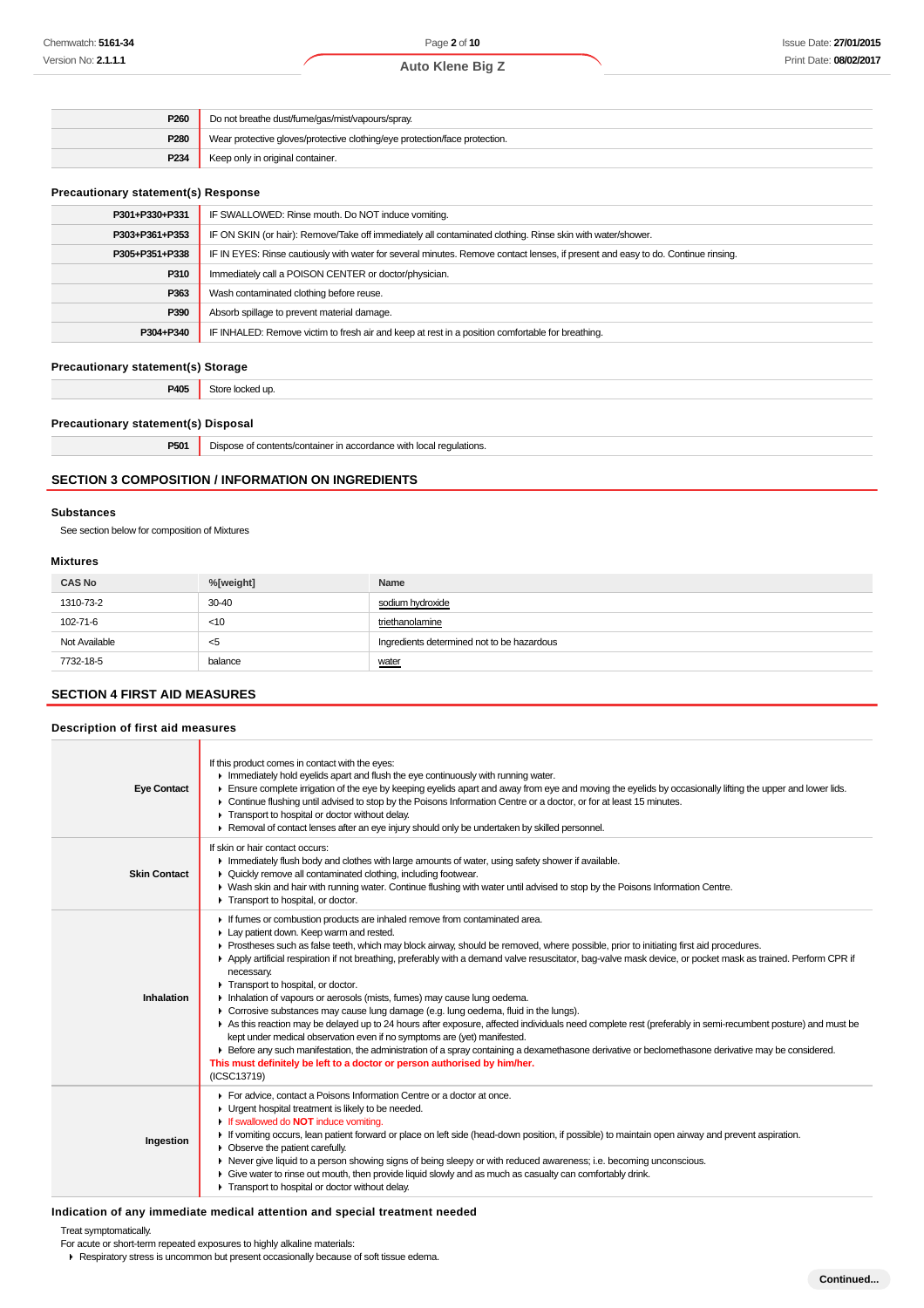Unless endotracheal intubation can be accomplished under direct vision, cricothyroidotomy or tracheotomy may be necessary.

Oxygen is given as indicated.

 $\blacktriangleright$  The presence of shock suggests perforation and mandates an intravenous line and fluid administration.

**P** Damage due to alkaline corrosives occurs by liquefaction necrosis whereby the saponification of fats and solubilisation of proteins allow deep penetration into the tissue. Alkalis continue to cause damage after exposure.

INGESTION:

Milk and water are the preferred diluents

No more than 2 glasses of water should be given to an adult.

Neutralising agents should never be given since exothermic heat reaction may compound injury.

\* Catharsis and emesis are absolutely contra-indicated.

\* Activated charcoal does not absorb alkali.

\* Gastric lavage should not be used.

Supportive care involves the following:

Withhold oral feedings initially.

If endoscopy confirms transmucosal injury start steroids only within the first 48 hours.

- Carefully evaluate the amount of tissue necrosis before assessing the need for surgical intervention.
- Patients should be instructed to seek medical attention whenever they develop difficulty in swallowing (dysphagia).

SKIN AND EYE:

Injury should be irrigated for 20-30 minutes. Eye injuries require saline. [Ellenhorn & Barceloux: Medical Toxicology]

### **SECTION 5 FIREFIGHTING MEASURES**

#### **Extinguishing media**

Water spray or fog.

Foam.

Dry chemical powder.

- BCF (where regulations permit).
- ▶ Carbon dioxide.

#### **Special hazards arising from the substrate or mixture**

| <b>Fire Incompatibility</b>    | None known.                                                                                                                                                                                                                                                                                                                                                                                                                                                                        |
|--------------------------------|------------------------------------------------------------------------------------------------------------------------------------------------------------------------------------------------------------------------------------------------------------------------------------------------------------------------------------------------------------------------------------------------------------------------------------------------------------------------------------|
| <b>Advice for firefighters</b> |                                                                                                                                                                                                                                                                                                                                                                                                                                                                                    |
| <b>Fire Fighting</b>           | Alert Fire Brigade and tell them location and nature of hazard.<br>▶ Wear full body protective clothing with breathing apparatus.<br>▶ Prevent, by any means available, spillage from entering drains or water course.<br>• Use fire fighting procedures suitable for surrounding area.<br>Do not approach containers suspected to be hot.<br>• Cool fire exposed containers with water spray from a protected location.<br>If safe to do so, remove containers from path of fire. |
| <b>Fire/Explosion Hazard</b>   | $\triangleright$ Non combustible.<br>▶ Not considered a significant fire risk, however containers may burn.<br>May emit corrosive fumes.<br>May emit poisonous fumes.                                                                                                                                                                                                                                                                                                              |
| <b>HAZCHEM</b>                 | 2R                                                                                                                                                                                                                                                                                                                                                                                                                                                                                 |

### **SECTION 6 ACCIDENTAL RELEASE MEASURES**

#### **Personal precautions, protective equipment and emergency procedures**

See section 8

#### **Environmental precautions**

See section 12

#### **Methods and material for containment and cleaning up**

| <b>Minor Spills</b> | • Drains for storage or use areas should have retention basins for pH adjustments and dilution of spills before discharge or disposal of material.<br>$\triangleright$ Check regularly for spills and leaks.<br>• Clean up all spills immediately.<br>Avoid breathing vapours and contact with skin and eyes.<br>$\triangleright$ Control personal contact with the substance, by using protective equipment.<br>Contain and absorb spill with sand, earth, inert material or vermiculite.<br>$\triangleright$ Wipe up.<br>• Place in a suitable, labelled container for waste disposal. |
|---------------------|------------------------------------------------------------------------------------------------------------------------------------------------------------------------------------------------------------------------------------------------------------------------------------------------------------------------------------------------------------------------------------------------------------------------------------------------------------------------------------------------------------------------------------------------------------------------------------------|
| <b>Major Spills</b> | • Clear area of personnel and move upwind.<br>Alert Fire Brigade and tell them location and nature of hazard.<br>$\blacktriangleright$ Wear full body protective clothing with breathing apparatus.<br>• Prevent, by any means available, spillage from entering drains or water course.<br>Stop leak if safe to do so.<br>Contain spill with sand, earth or vermiculite.<br>Collect recoverable product into labelled containers for recycling.                                                                                                                                         |

Personal Protective Equipment advice is contained in Section 8 of the SDS.

### **SECTION 7 HANDLING AND STORAGE**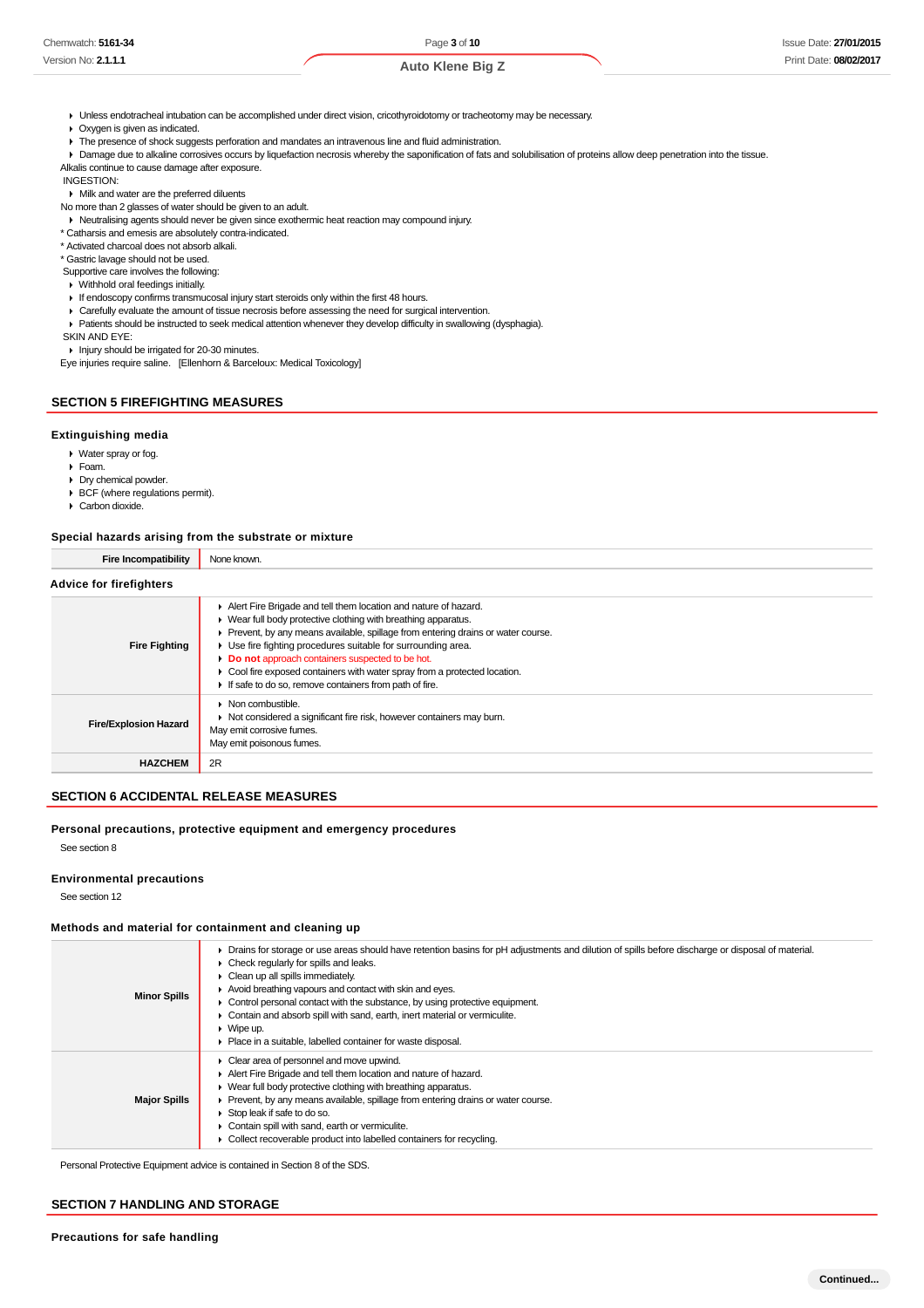| Safe handling            | Avoid all personal contact, including inhalation.<br>• Wear protective clothing when risk of exposure occurs.<br>Use in a well-ventilated area.<br>• WARNING: To avoid violent reaction, ALWAYS add material to water and NEVER water to material.<br>Avoid smoking, naked lights or ignition sources.<br>Avoid contact with incompatible materials.<br>▶ When handling, DO NOT eat, drink or smoke.<br>DO NOT allow clothing wet with material to stay in contact with skin                                                                                                                                                                                                                                                                                                                                                                                                                                                                                                                                                                                                                                                                                                                                                                                                                                                                                                                                                                                                                                                                                                                                                                                                                                                                                                                                                                                                                                                                                                                                                                                                                                                                                                                                                                                                                                                                                                                                                                                                                                                                                                                                                                            |
|--------------------------|---------------------------------------------------------------------------------------------------------------------------------------------------------------------------------------------------------------------------------------------------------------------------------------------------------------------------------------------------------------------------------------------------------------------------------------------------------------------------------------------------------------------------------------------------------------------------------------------------------------------------------------------------------------------------------------------------------------------------------------------------------------------------------------------------------------------------------------------------------------------------------------------------------------------------------------------------------------------------------------------------------------------------------------------------------------------------------------------------------------------------------------------------------------------------------------------------------------------------------------------------------------------------------------------------------------------------------------------------------------------------------------------------------------------------------------------------------------------------------------------------------------------------------------------------------------------------------------------------------------------------------------------------------------------------------------------------------------------------------------------------------------------------------------------------------------------------------------------------------------------------------------------------------------------------------------------------------------------------------------------------------------------------------------------------------------------------------------------------------------------------------------------------------------------------------------------------------------------------------------------------------------------------------------------------------------------------------------------------------------------------------------------------------------------------------------------------------------------------------------------------------------------------------------------------------------------------------------------------------------------------------------------------------|
| <b>Other information</b> | Store in original containers.<br>▶ Keep containers securely sealed.<br>Store in a cool, dry, well-ventilated area.<br>Store away from incompatible materials and foodstuff containers.<br>▶ Protect containers against physical damage and check regularly for leaks.<br>• Observe manufacturer's storage and handling recommendations contained within this SDS.<br>DO NOT store near acids, or oxidising agents<br>• No smoking, naked lights, heat or ignition sources.                                                                                                                                                                                                                                                                                                                                                                                                                                                                                                                                                                                                                                                                                                                                                                                                                                                                                                                                                                                                                                                                                                                                                                                                                                                                                                                                                                                                                                                                                                                                                                                                                                                                                                                                                                                                                                                                                                                                                                                                                                                                                                                                                                              |
|                          | Conditions for safe storage, including any incompatibilities                                                                                                                                                                                                                                                                                                                                                                                                                                                                                                                                                                                                                                                                                                                                                                                                                                                                                                                                                                                                                                                                                                                                                                                                                                                                                                                                                                                                                                                                                                                                                                                                                                                                                                                                                                                                                                                                                                                                                                                                                                                                                                                                                                                                                                                                                                                                                                                                                                                                                                                                                                                            |
| Suitable container       | DO NOT use aluminium, galvanised or tin-plated containers<br>Lined metal can, lined metal pail/ can.<br>▶ Plastic pail.<br>Polyliner drum.<br>Packing as recommended by manufacturer.<br>• Check all containers are clearly labelled and free from leaks.<br>For low viscosity materials<br>• Drums and jerricans must be of the non-removable head type.<br>• Where a can is to be used as an inner package, the can must have a screwed enclosure.<br>For materials with a viscosity of at least 2680 cSt. (23 deg. C) and solids (between 15 C deg. and 40 deg C.):<br>Removable head packaging;<br>Cans with friction closures and<br>• low pressure tubes and cartridges<br>may be used.<br>Where combination packages are used, and the inner packages are of glass, porcelain or stoneware, there must be sufficient inert cushioning material in<br>contact with inner and outer packages unless the outer packaging is a close fitting moulded plastic box and the substances are not incompatible with the<br>plastic.                                                                                                                                                                                                                                                                                                                                                                                                                                                                                                                                                                                                                                                                                                                                                                                                                                                                                                                                                                                                                                                                                                                                                                                                                                                                                                                                                                                                                                                                                                                                                                                                                        |
| Storage incompatibility  | Sodium hydroxide/ potassium hydroxide:<br>reacts with water evolving heat and corrosive fumes<br>F reacts violently with acids, trans-acetylene dichloride, aminotetrazole, p-bis(1,3-dibromoethyl), benzene, bromoform, halogenated compounds, nitrogen-<br>containing compounds, organic halogens, chlorine dioxide ((explodes), chloroform, cresols, cyclopentadiene, 4-chloro-2-methylphenol,<br>cis-dichloroethylene, 2,2-dichloro-3,3-dimethylbutane, ethylene chlorohydrin, germanium, iodine pentafluoride, maleic anhydride, p-nitrotoluene,nitrogen<br>trichloride, o-nitrophenol, phosphonium iodide, potassium peroxodisulfate, propylene oxide, 1,2,4,5-tetrachlorobenzene (highly toxic substance is forme),<br>2,2,3,3-tetrafluoro-1-propanol, tetrahydrofuran, thorium dicarbide, trichloroethanol, 2,4,6-trinitrotoluene, vinyl acetate<br>reacts with fluorine, nitroalkanes, (forming explosive compounds)<br>Incompatible with acetic acid, acetaldehyde, acetic anhydride, acrolein, acrylonitrile, allyl chloride, organic anhydride, acrylates, alcohols, aldehydes, alkylene<br>oxides, substituted allyls, ammonium chloroplatinate, benzanthrone, bromine, benzene-1,4-diol, carbon dioxide, cellulose nitrate, chlorine trifluoride,<br>4-chlorobutyronitrile, chlorohydrin, chloronitrotoluenes, chlorosulfonic acid, cinnamaldehyde, caprolactam solution, chlorocresols, 1,2-dichloroethylene,<br>epichlorohydrin, ethylene cyanohydrin, formaldehyde (forms formic acid and flammable hydrogen gas), glycols, glyoxal, hexachloroplatinate, hydrogen sulfide,<br>hydroguinone, iron-silicon, isocyanates, ketones, methyl azide, 4-methyl-2-nitrophenol, mineral acids (forming corresponding salt),nitrobenzene,<br>N-nitrosohydroxylamine, nitrates pentol, phenols, phosphorus, phosphorus pentaoxide, beta-propiolactone, sodium, sulfur dioxide, tetrahydroborate, 1,1,1,2-<br>tetrachloroethane, 2,2,2-trichloroethanol, trichloronitromethane, zirconium<br>► ignites on contact with cinnamaldehyde or zinc and reacts explosively with a mixture of chloroform and methane<br>F forms heat-, friction-, and/ or shock-sensitive- explosive salts with nitro-compounds, cyanogen azide, 3-ethyl-4-hydroxy-1,2,5-oxadiazole, 3-methyl-2-penten-<br>4-yn-1-ol, N,N'-bis(2,2,2-trinitroethyl)urea, trichloroethylene (forms dichloroacetylene)<br>increase the explosive sensitivity of nitromethane<br>Exacts some plastics, rubber, coatings and metals: aluminium, tin, zinc, etc, and their alloys, producing flammable hydrogen gas<br>Avoid strong acids, acid chlorides, acid anhydrides and chloroformates. |
|                          |                                                                                                                                                                                                                                                                                                                                                                                                                                                                                                                                                                                                                                                                                                                                                                                                                                                                                                                                                                                                                                                                                                                                                                                                                                                                                                                                                                                                                                                                                                                                                                                                                                                                                                                                                                                                                                                                                                                                                                                                                                                                                                                                                                                                                                                                                                                                                                                                                                                                                                                                                                                                                                                         |

### **SECTION 8 EXPOSURE CONTROLS / PERSONAL PROTECTION**

### **Control parameters**

### **OCCUPATIONAL EXPOSURE LIMITS (OEL)**

### **INGREDIENT DATA**

| Source                       | Ingredient       | <b>Material name</b> | TWA                           | <b>STEL</b>   | Peak               | <b>Notes</b>  |
|------------------------------|------------------|----------------------|-------------------------------|---------------|--------------------|---------------|
| Australia Exposure Standards | sodium hvdroxide | Sodium hydroxide     | Not Available                 | Not Available | $2 \text{ ma/m}$ 3 | Not Available |
| Australia Exposure Standards | triethanolamine  | Triethanolamine      | $5 \,\mathrm{ma}/\mathrm{m}3$ | Not Available | Not Available      | Sen           |

**EMERGENCY LIMITS**

| Ingredient                                    | <b>Material name</b>                       |  | TEEL-1               | TEEL-2        | TEEL-3        |
|-----------------------------------------------|--------------------------------------------|--|----------------------|---------------|---------------|
| sodium hydroxide                              | Sodium hydroxide                           |  | Not Available        | Not Available | Not Available |
| triethanolamine                               | Triethanolamine; (Trihydroxytriethylamine) |  | $15 \,\mathrm{mg/m}$ | 240 mg/m3     | 1,500 mg/m3   |
|                                               |                                            |  |                      |               |               |
| Ingredient                                    | <b>Original IDLH</b>                       |  | <b>Revised IDLH</b>  |               |               |
| sodium hydroxide                              | 250 mg/m3                                  |  | $10 \,\mathrm{mg/m}$ |               |               |
| triethanolamine                               | Not Available                              |  | Not Available        |               |               |
| Ingredients determined not to<br>be hazardous | Not Available                              |  | Not Available        |               |               |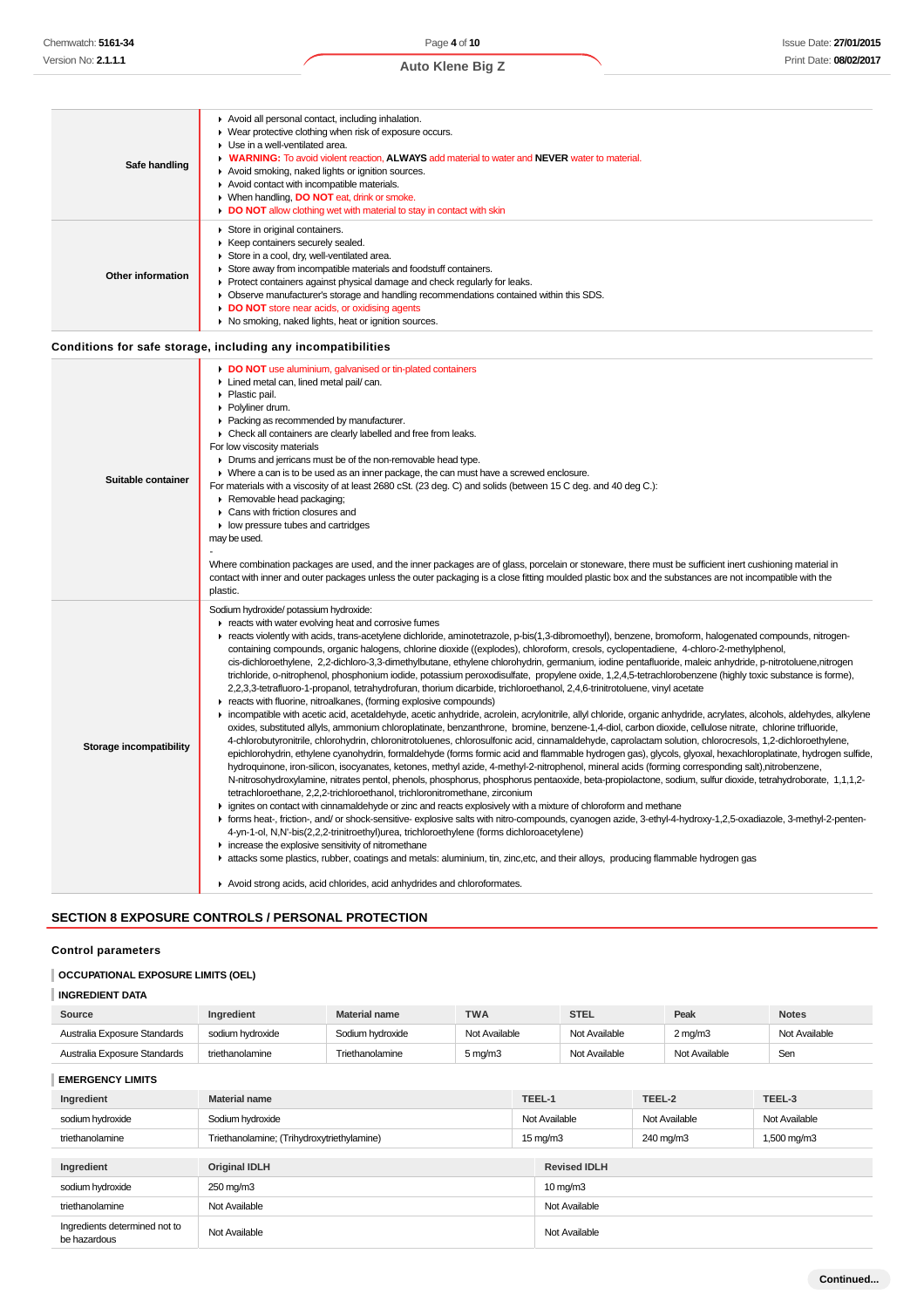| water                               | Not Available                                                                                                                                                                                                                                                                                                                                                                                                                                                                                                                                                                                                                                                                                                                                                                                                                                                                                                                                                                                                                                                                           | Not Available |  |
|-------------------------------------|-----------------------------------------------------------------------------------------------------------------------------------------------------------------------------------------------------------------------------------------------------------------------------------------------------------------------------------------------------------------------------------------------------------------------------------------------------------------------------------------------------------------------------------------------------------------------------------------------------------------------------------------------------------------------------------------------------------------------------------------------------------------------------------------------------------------------------------------------------------------------------------------------------------------------------------------------------------------------------------------------------------------------------------------------------------------------------------------|---------------|--|
| <b>Exposure controls</b>            |                                                                                                                                                                                                                                                                                                                                                                                                                                                                                                                                                                                                                                                                                                                                                                                                                                                                                                                                                                                                                                                                                         |               |  |
| Appropriate engineering<br>controls | Engineering controls are used to remove a hazard or place a barrier between the worker and the hazard. Well-designed engineering controls can be highly<br>effective in protecting workers and will typically be independent of worker interactions to provide this high level of protection.<br>The basic types of engineering controls are:<br>Process controls which involve changing the way a job activity or process is done to reduce the risk.<br>Enclosure and/or isolation of emission source which keeps a selected hazard "physically" away from the worker and ventilation that strategically "adds" and<br>"removes" air in the work environment. Ventilation can remove or dilute an air contaminant if designed properly. The design of a ventilation system must match<br>the particular process and chemical or contaminant in use.<br>Employers may need to use multiple types of controls to prevent employee overexposure.                                                                                                                                         |               |  |
| <b>Personal protection</b>          |                                                                                                                                                                                                                                                                                                                                                                                                                                                                                                                                                                                                                                                                                                                                                                                                                                                                                                                                                                                                                                                                                         |               |  |
| Eye and face protection             | ▶ Safety glasses with unperforated side shields may be used where continuous eye protection is desirable, as in laboratories; spectacles are not sufficient<br>where complete eye protection is needed such as when handling bulk-quantities, where there is a danger of splashing, or if the material may be under<br>pressure.<br>• Chemical goggles whenever there is a danger of the material coming in contact with the eyes; goggles must be properly fitted.<br>Full face shield (20 cm, 8 in minimum) may be required for supplementary but never for primary protection of eyes; these afford face protection.<br>Alternatively a gas mask may replace splash goggles and face shields.<br>• Contact lenses may pose a special hazard; soft contact lenses may absorb and concentrate irritants. A written policy document, describing the wearing of<br>lenses or restrictions on use, should be created for each workplace or task. This should include a review of lens absorption and adsorption for the class of<br>chemicals in use and an account of injury experience. |               |  |
| <b>Skin protection</b>              | See Hand protection below                                                                                                                                                                                                                                                                                                                                                                                                                                                                                                                                                                                                                                                                                                                                                                                                                                                                                                                                                                                                                                                               |               |  |
| Hands/feet protection               | Elbow length PVC gloves<br>• When handling corrosive liquids, wear trousers or overalls outside of boots, to avoid spills entering boots.<br>The selection of suitable gloves does not only depend on the material, but also on further marks of quality which vary from manufacturer to manufacturer. Where<br>the chemical is a preparation of several substances, the resistance of the glove material can not be calculated in advance and has therefore to be checked prior<br>to the application.<br>The exact break through time for substances has to be obtained from the manufacturer of the protective gloves and has to be observed when making a final<br>choice.<br>Personal hygiene is a key element of effective hand care. Gloves must only be worn on clean hands. After using gloves, hands should be washed and dried<br>thoroughly. Application of a non-perfumed moisturizer is recommended.                                                                                                                                                                      |               |  |
| <b>Body protection</b>              | See Other protection below                                                                                                                                                                                                                                                                                                                                                                                                                                                                                                                                                                                                                                                                                                                                                                                                                                                                                                                                                                                                                                                              |               |  |
| Other protection                    | • Overalls.<br>▶ PVC Apron.<br>▶ PVC protective suit may be required if exposure severe.<br>Eyewash unit.<br>Ensure there is ready access to a safety shower.                                                                                                                                                                                                                                                                                                                                                                                                                                                                                                                                                                                                                                                                                                                                                                                                                                                                                                                           |               |  |
| <b>Thermal hazards</b>              | Not Available                                                                                                                                                                                                                                                                                                                                                                                                                                                                                                                                                                                                                                                                                                                                                                                                                                                                                                                                                                                                                                                                           |               |  |

#### **Recommended material(s)**

#### **GLOVE SELECTION INDEX**

Glove selection is based on a modified presentation of the:  **"Forsberg Clothing Performance Index".**

 The effect(s) of the following substance(s) are taken into account in the **computergenerated** selection: Auto Klene Big Z

| <b>Material</b>       | CPI |
|-----------------------|-----|
|                       |     |
| <b>BUTYL</b>          | A   |
| <b>NEOPRENE</b>       | A   |
| NAT+NEOPR+NITRILE     | C   |
| <b>NATURAL RUBBER</b> | C   |
| NATURAL+NEOPRENE      | C   |
| NEOPRENE/NATURAL      | C   |
| <b>NITRILE</b>        | C   |
| NITRILE+PVC           | C   |
| PE                    | C   |
| PE/EVAL/PE            | C   |
| <b>PVA</b>            | C   |
| <b>PVC</b>            | C   |
| SARANEX-23            | C   |
| SARANEX-23 2-PLY      | C   |
| <b>TEFLON</b>         | C   |
| <b>VITON</b>          | C   |
| VITON/CHLOROBUTYL     | C   |

#### **Respiratory protection**

Type AK-P Filter of sufficient capacity. (AS/NZS 1716 & 1715, EN 143:2000 & 149:2001, ANSI Z88 or national equivalent)

Where the concentration of gas/particulates in the breathing zone, approaches or exceeds the "Exposure Standard" (or ES), respiratory protection is required. Degree of protection varies with both face-piece and Class of filter; the nature of protection varies with Type of filter.

| <b>Required Minimum</b><br><b>Protection Factor</b> | <b>Half-Face</b><br>Respirator | <b>Full-Face</b><br>Respirator     | <b>Powered Air</b><br>Respirator        |
|-----------------------------------------------------|--------------------------------|------------------------------------|-----------------------------------------|
| up to $10 \times ES$                                | AK-AUS P2                      |                                    | AK-PAPR-AUS /<br>Class 1 P <sub>2</sub> |
| up to $50 \times ES$                                | ۰                              | AK-AUS / Class<br>1 P <sub>2</sub> |                                         |
| up to $100 \times ES$                               | ۰                              | AK-2 P2                            | AK-PAPR-2 P2 ^                          |

### ^ - Full-face

A(All classes) = Organic vapours, B AUS or B1 = Acid gasses, B2 = Acid gas or hydrogen cyanide(HCN), B3 = Acid gas or hydrogen cyanide(HCN),  $E = S$ ulfur dioxide(SO2), G = Agricultural chemicals, K = Ammonia(NH3), Hg = Mercury, NO = Oxides of nitrogen, MB = Methyl bromide, AX = Low boiling point organic compounds(below 65 degC)

\* CPI - Chemwatch Performance Index

A: Best Selection

B: Satisfactory; may degrade after 4 hours continuous immersion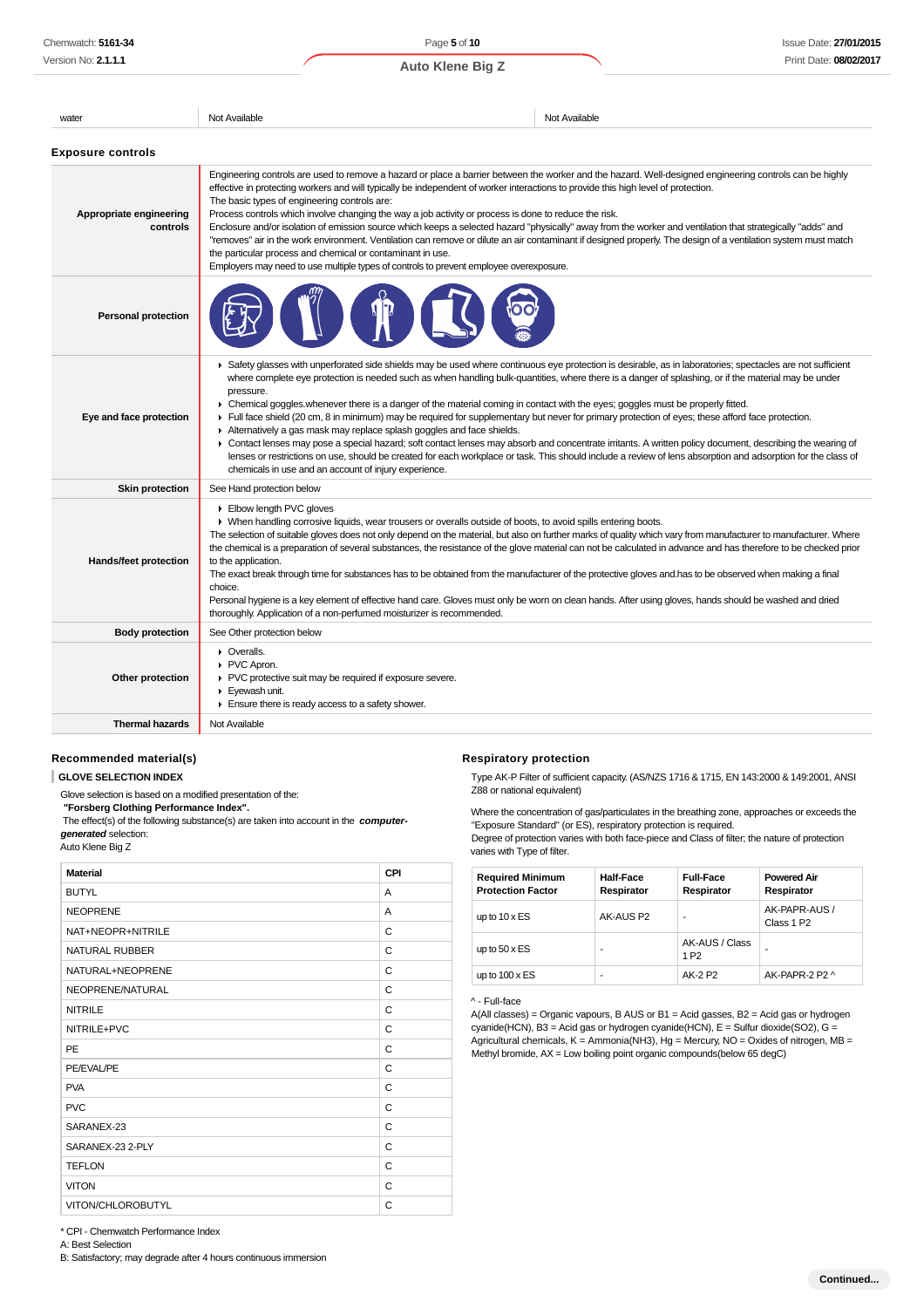**Auto Klene Big Z**

C: Poor to Dangerous Choice for other than short term immersion

**NOTE**: As a series of factors will influence the actual performance of the glove, a final

selection must be based on detailed observation. -

\* Where the glove is to be used on a short term, casual or infrequent basis, factors such as "feel" or convenience (e.g. disposability), may dictate a choice of gloves which might otherwise be unsuitable following long-term or frequent use. A qualified practitioner should be consulted.

### **SECTION 9 PHYSICAL AND CHEMICAL PROPERTIES**

#### **Information on basic physical and chemical properties**

| Appearance                                      | Pale straw alkaline liquid; mixes with water. |                                                   |                |
|-------------------------------------------------|-----------------------------------------------|---------------------------------------------------|----------------|
|                                                 |                                               |                                                   |                |
| <b>Physical state</b>                           | Liquid                                        | Relative density (Water = 1)                      | 1.32           |
| Odour                                           | Not Available                                 | <b>Partition coefficient</b><br>n-octanol / water | Not Available  |
| <b>Odour threshold</b>                          | Not Available                                 | Auto-ignition temperature<br>$(^{\circ}C)$        | Not Available  |
| pH (as supplied)                                | 13.5                                          | Decomposition<br>temperature                      | Not Available  |
| Melting point / freezing<br>point (°C)          | $-0$                                          | <b>Viscosity (cSt)</b>                            | Not Available  |
| Initial boiling point and<br>boiling range (°C) | ~100                                          | Molecular weight (g/mol)                          | Not Applicable |
| Flash point (°C)                                | Not Applicable                                | <b>Taste</b>                                      | Not Available  |
| <b>Evaporation rate</b>                         | Not Available                                 | <b>Explosive properties</b>                       | Not Available  |
| Flammability                                    | Not Applicable                                | <b>Oxidising properties</b>                       | Not Available  |
| Upper Explosive Limit (%)                       | Not Applicable                                | Surface Tension (dyn/cm or<br>$mN/m$ )            | Not Available  |
| Lower Explosive Limit (%)                       | Not Applicable                                | <b>Volatile Component (%vol)</b>                  | Not Available  |
| Vapour pressure (kPa)                           | Not Available                                 | Gas group                                         | Not Available  |
| Solubility in water (g/L)                       | Miscible                                      | pH as a solution (1%)                             | Not Available  |
| Vapour density (Air = 1)                        | Not Available                                 | VOC g/L                                           | Not Available  |

### **SECTION 10 STABILITY AND REACTIVITY**

| <b>Reactivity</b>                     | See section 7                                                                                                                      |
|---------------------------------------|------------------------------------------------------------------------------------------------------------------------------------|
| <b>Chemical stability</b>             | Unstable in the presence of incompatible materials.<br>▶ Product is considered stable.<br>Hazardous polymerisation will not occur. |
| Possibility of hazardous<br>reactions | See section 7                                                                                                                      |
| <b>Conditions to avoid</b>            | See section 7                                                                                                                      |
| Incompatible materials                | See section 7                                                                                                                      |
| Hazardous decomposition<br>products   | See section 5                                                                                                                      |

### **SECTION 11 TOXICOLOGICAL INFORMATION**

#### **Information on toxicological effects**

| <b>Inhaled</b>      | Inhaling corrosive bases may irritate the respiratory tract. Symptoms include cough, choking, pain and damage to the mucous membrane.<br>Sudden inhalation of sodium hydroxide dust may produce fatal outcome such as spasm, inflammation of the throat and airway, burns, severe lung inflammation<br>and fluid accumulated in the lungs These manifest as coughing, wheezing, shortness of breath, headache, nausea and vomiting.                                                                                                                                                                                                                                                                                                                                                                                                                                                                                  |
|---------------------|----------------------------------------------------------------------------------------------------------------------------------------------------------------------------------------------------------------------------------------------------------------------------------------------------------------------------------------------------------------------------------------------------------------------------------------------------------------------------------------------------------------------------------------------------------------------------------------------------------------------------------------------------------------------------------------------------------------------------------------------------------------------------------------------------------------------------------------------------------------------------------------------------------------------|
| Ingestion           | Ingestion of alkaline corrosives may produce burns around the mouth, ulcerations and swellings of the mucous membranes, profuse saliva production, with an<br>inability to speak or swallow. Both the oesophagus and stomach may experience burning pain; vomiting and diarrhoea may follow.<br>Ingestion of sodium hydroxide may result in severe pain, burns to the mouth, throat, stomach, nausea and vomiting, swelling of the throat and subsequent<br>perforation of the gastro-intestinal tract and suffocation but a 1% solution (pH 13.4) of sodium hydroxide in water failed to cause any damage of the stomach or<br>quilet in rabbits.                                                                                                                                                                                                                                                                   |
| <b>Skin Contact</b> | The material can produce severe chemical burns following direct contact with the skin.<br>Sodium hydroxide causes burns which may take time to manifest and cause pain, thus care should be taken to avoid contamination of gloves and boots.<br>A 5% aqueous solution of it produces tissue death on rabbit skin while 1% solution caused no effect on irrigated rabbit eye.<br>Skin contact with alkaline corrosives may produce severe pain and burns; brownish stains may develop. The corroded area may be soft, gelatinous and necrotic;<br>tissue destruction may be deep.<br>Open cuts, abraded or irritated skin should not be exposed to this material<br>Entry into the blood-stream, through, for example, cuts, abrasions or lesions, may produce systemic injury with harmful effects. Examine the skin prior to the use<br>of the material and ensure that any external damage is suitably protected. |
| Eye                 | If applied to the eyes, this material causes severe eye damage.<br>Direct eye contact with corrosive bases can cause pain and burns. There may be swelling, epithelium destruction, clouding of the cornea and inflammation of<br>the iris. Mild cases often resolve; severe cases can be prolonged with complications such as persistent swelling, scarring, permanent cloudiness, bulging of<br>the eye, cataracts, eyelids glued to the eyeball and blindness.                                                                                                                                                                                                                                                                                                                                                                                                                                                    |
| <b>Chronic</b>      | Repeated or prolonged exposure to corrosives may result in the erosion of teeth, inflammatory and ulcerative changes in the mouth and necrosis (rarely) of the<br>jaw. Bronchial irritation, with cough, and frequent attacks of bronchial pneumonia may ensue.                                                                                                                                                                                                                                                                                                                                                                                                                                                                                                                                                                                                                                                      |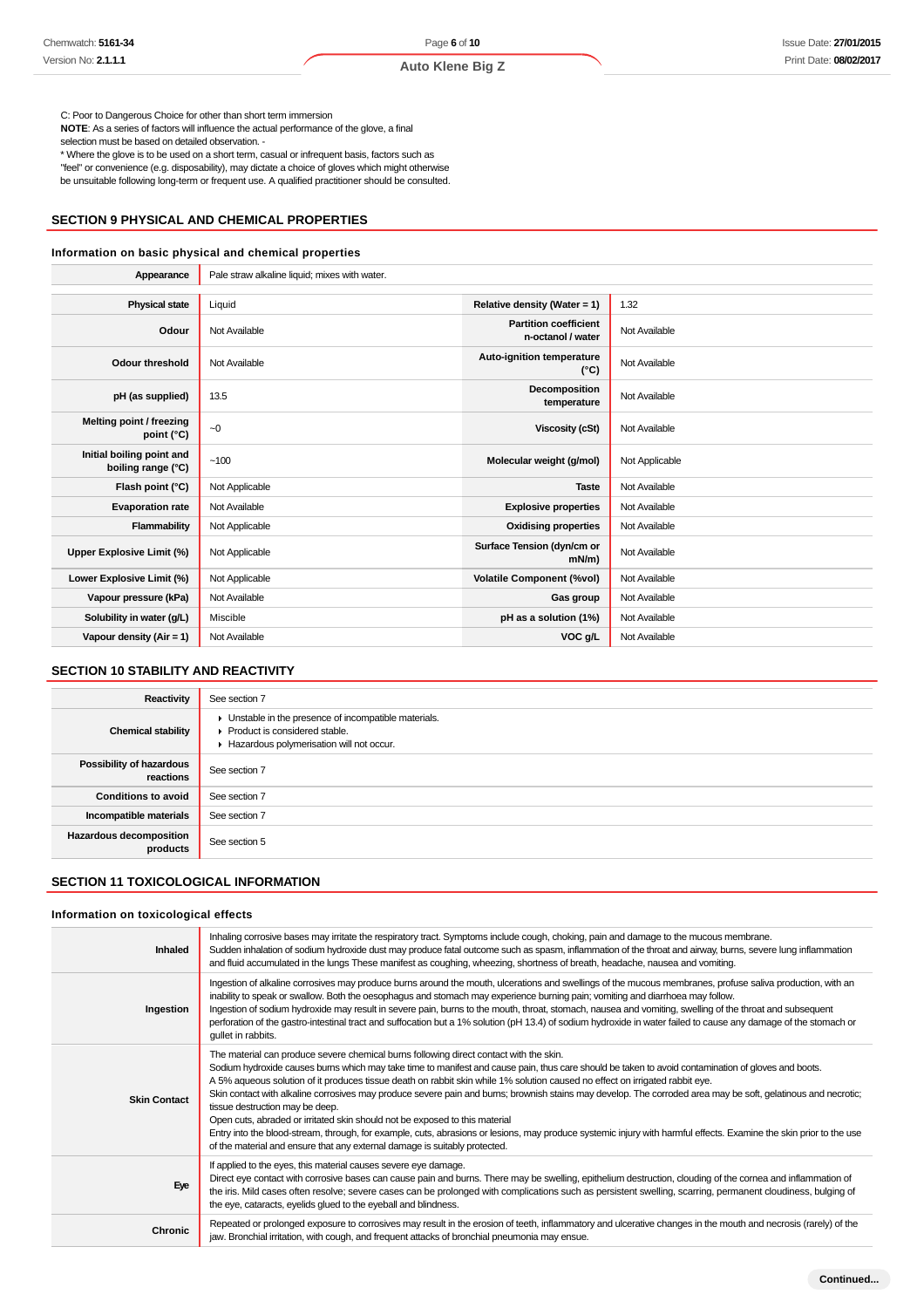٠,

| Auto Klene Big Z                                        | <b>TOXICITY</b>                                                                                                                                                                                                                                                                                                                                                                                                                                                                                                                                                                                                                                                                                                                                                                                                                                                                                                                                                                                                                                                                                                                                                                                                                                                                                                                                                                                                                                                                                                                                                                                                                                                                                                                                                                                                                                                                                                                                                                                                                                                                                                                                                                                                                                                                                                                                                                                                                                                                                                                                                                                                                                                                                                                                                                                                                                                                                                                                                                                                                                                                                                                                                                                                                                                                                                                                                                                                                                                                                                                                                                     | <b>IRRITATION</b>                                                                                                                                       |  |
|---------------------------------------------------------|-------------------------------------------------------------------------------------------------------------------------------------------------------------------------------------------------------------------------------------------------------------------------------------------------------------------------------------------------------------------------------------------------------------------------------------------------------------------------------------------------------------------------------------------------------------------------------------------------------------------------------------------------------------------------------------------------------------------------------------------------------------------------------------------------------------------------------------------------------------------------------------------------------------------------------------------------------------------------------------------------------------------------------------------------------------------------------------------------------------------------------------------------------------------------------------------------------------------------------------------------------------------------------------------------------------------------------------------------------------------------------------------------------------------------------------------------------------------------------------------------------------------------------------------------------------------------------------------------------------------------------------------------------------------------------------------------------------------------------------------------------------------------------------------------------------------------------------------------------------------------------------------------------------------------------------------------------------------------------------------------------------------------------------------------------------------------------------------------------------------------------------------------------------------------------------------------------------------------------------------------------------------------------------------------------------------------------------------------------------------------------------------------------------------------------------------------------------------------------------------------------------------------------------------------------------------------------------------------------------------------------------------------------------------------------------------------------------------------------------------------------------------------------------------------------------------------------------------------------------------------------------------------------------------------------------------------------------------------------------------------------------------------------------------------------------------------------------------------------------------------------------------------------------------------------------------------------------------------------------------------------------------------------------------------------------------------------------------------------------------------------------------------------------------------------------------------------------------------------------------------------------------------------------------------------------------------------------|---------------------------------------------------------------------------------------------------------------------------------------------------------|--|
|                                                         | Not Available                                                                                                                                                                                                                                                                                                                                                                                                                                                                                                                                                                                                                                                                                                                                                                                                                                                                                                                                                                                                                                                                                                                                                                                                                                                                                                                                                                                                                                                                                                                                                                                                                                                                                                                                                                                                                                                                                                                                                                                                                                                                                                                                                                                                                                                                                                                                                                                                                                                                                                                                                                                                                                                                                                                                                                                                                                                                                                                                                                                                                                                                                                                                                                                                                                                                                                                                                                                                                                                                                                                                                                       | Not Available                                                                                                                                           |  |
|                                                         | <b>TOXICITY</b>                                                                                                                                                                                                                                                                                                                                                                                                                                                                                                                                                                                                                                                                                                                                                                                                                                                                                                                                                                                                                                                                                                                                                                                                                                                                                                                                                                                                                                                                                                                                                                                                                                                                                                                                                                                                                                                                                                                                                                                                                                                                                                                                                                                                                                                                                                                                                                                                                                                                                                                                                                                                                                                                                                                                                                                                                                                                                                                                                                                                                                                                                                                                                                                                                                                                                                                                                                                                                                                                                                                                                                     | <b>IRRITATION</b>                                                                                                                                       |  |
|                                                         | Oral (rabbit) LD50: 325 mg/kg <sup>[1]</sup>                                                                                                                                                                                                                                                                                                                                                                                                                                                                                                                                                                                                                                                                                                                                                                                                                                                                                                                                                                                                                                                                                                                                                                                                                                                                                                                                                                                                                                                                                                                                                                                                                                                                                                                                                                                                                                                                                                                                                                                                                                                                                                                                                                                                                                                                                                                                                                                                                                                                                                                                                                                                                                                                                                                                                                                                                                                                                                                                                                                                                                                                                                                                                                                                                                                                                                                                                                                                                                                                                                                                        | Eye (rabbit): 0.05 mg/24h SEVERE                                                                                                                        |  |
| sodium hydroxide                                        |                                                                                                                                                                                                                                                                                                                                                                                                                                                                                                                                                                                                                                                                                                                                                                                                                                                                                                                                                                                                                                                                                                                                                                                                                                                                                                                                                                                                                                                                                                                                                                                                                                                                                                                                                                                                                                                                                                                                                                                                                                                                                                                                                                                                                                                                                                                                                                                                                                                                                                                                                                                                                                                                                                                                                                                                                                                                                                                                                                                                                                                                                                                                                                                                                                                                                                                                                                                                                                                                                                                                                                                     | Eye (rabbit):1 mg/24h SEVERE                                                                                                                            |  |
|                                                         |                                                                                                                                                                                                                                                                                                                                                                                                                                                                                                                                                                                                                                                                                                                                                                                                                                                                                                                                                                                                                                                                                                                                                                                                                                                                                                                                                                                                                                                                                                                                                                                                                                                                                                                                                                                                                                                                                                                                                                                                                                                                                                                                                                                                                                                                                                                                                                                                                                                                                                                                                                                                                                                                                                                                                                                                                                                                                                                                                                                                                                                                                                                                                                                                                                                                                                                                                                                                                                                                                                                                                                                     | Eye (rabbit):1 mg/30s rinsed-SEVERE                                                                                                                     |  |
|                                                         |                                                                                                                                                                                                                                                                                                                                                                                                                                                                                                                                                                                                                                                                                                                                                                                                                                                                                                                                                                                                                                                                                                                                                                                                                                                                                                                                                                                                                                                                                                                                                                                                                                                                                                                                                                                                                                                                                                                                                                                                                                                                                                                                                                                                                                                                                                                                                                                                                                                                                                                                                                                                                                                                                                                                                                                                                                                                                                                                                                                                                                                                                                                                                                                                                                                                                                                                                                                                                                                                                                                                                                                     | Skin (rabbit): 500 mg/24h SEVERE                                                                                                                        |  |
|                                                         |                                                                                                                                                                                                                                                                                                                                                                                                                                                                                                                                                                                                                                                                                                                                                                                                                                                                                                                                                                                                                                                                                                                                                                                                                                                                                                                                                                                                                                                                                                                                                                                                                                                                                                                                                                                                                                                                                                                                                                                                                                                                                                                                                                                                                                                                                                                                                                                                                                                                                                                                                                                                                                                                                                                                                                                                                                                                                                                                                                                                                                                                                                                                                                                                                                                                                                                                                                                                                                                                                                                                                                                     |                                                                                                                                                         |  |
|                                                         | <b>TOXICITY</b>                                                                                                                                                                                                                                                                                                                                                                                                                                                                                                                                                                                                                                                                                                                                                                                                                                                                                                                                                                                                                                                                                                                                                                                                                                                                                                                                                                                                                                                                                                                                                                                                                                                                                                                                                                                                                                                                                                                                                                                                                                                                                                                                                                                                                                                                                                                                                                                                                                                                                                                                                                                                                                                                                                                                                                                                                                                                                                                                                                                                                                                                                                                                                                                                                                                                                                                                                                                                                                                                                                                                                                     | <b>IRRITATION</b>                                                                                                                                       |  |
|                                                         | dermal (rat) LD50: >18080 mg/kg <sup>[2]</sup>                                                                                                                                                                                                                                                                                                                                                                                                                                                                                                                                                                                                                                                                                                                                                                                                                                                                                                                                                                                                                                                                                                                                                                                                                                                                                                                                                                                                                                                                                                                                                                                                                                                                                                                                                                                                                                                                                                                                                                                                                                                                                                                                                                                                                                                                                                                                                                                                                                                                                                                                                                                                                                                                                                                                                                                                                                                                                                                                                                                                                                                                                                                                                                                                                                                                                                                                                                                                                                                                                                                                      | Eye (rabbit): 0.1 ml -                                                                                                                                  |  |
|                                                         | Oral (rat) LD50: 5559.6 mg/kg <sup>[2]</sup>                                                                                                                                                                                                                                                                                                                                                                                                                                                                                                                                                                                                                                                                                                                                                                                                                                                                                                                                                                                                                                                                                                                                                                                                                                                                                                                                                                                                                                                                                                                                                                                                                                                                                                                                                                                                                                                                                                                                                                                                                                                                                                                                                                                                                                                                                                                                                                                                                                                                                                                                                                                                                                                                                                                                                                                                                                                                                                                                                                                                                                                                                                                                                                                                                                                                                                                                                                                                                                                                                                                                        | Eye (rabbit): 10 mg - mild                                                                                                                              |  |
| triethanolamine                                         |                                                                                                                                                                                                                                                                                                                                                                                                                                                                                                                                                                                                                                                                                                                                                                                                                                                                                                                                                                                                                                                                                                                                                                                                                                                                                                                                                                                                                                                                                                                                                                                                                                                                                                                                                                                                                                                                                                                                                                                                                                                                                                                                                                                                                                                                                                                                                                                                                                                                                                                                                                                                                                                                                                                                                                                                                                                                                                                                                                                                                                                                                                                                                                                                                                                                                                                                                                                                                                                                                                                                                                                     | Eye (rabbit): 5.62 mg - SEVERE                                                                                                                          |  |
|                                                         |                                                                                                                                                                                                                                                                                                                                                                                                                                                                                                                                                                                                                                                                                                                                                                                                                                                                                                                                                                                                                                                                                                                                                                                                                                                                                                                                                                                                                                                                                                                                                                                                                                                                                                                                                                                                                                                                                                                                                                                                                                                                                                                                                                                                                                                                                                                                                                                                                                                                                                                                                                                                                                                                                                                                                                                                                                                                                                                                                                                                                                                                                                                                                                                                                                                                                                                                                                                                                                                                                                                                                                                     | minor conjunctival irritation<br>no irritation *                                                                                                        |  |
|                                                         |                                                                                                                                                                                                                                                                                                                                                                                                                                                                                                                                                                                                                                                                                                                                                                                                                                                                                                                                                                                                                                                                                                                                                                                                                                                                                                                                                                                                                                                                                                                                                                                                                                                                                                                                                                                                                                                                                                                                                                                                                                                                                                                                                                                                                                                                                                                                                                                                                                                                                                                                                                                                                                                                                                                                                                                                                                                                                                                                                                                                                                                                                                                                                                                                                                                                                                                                                                                                                                                                                                                                                                                     | Skin (human): 15 mg/3d (int)-mild                                                                                                                       |  |
|                                                         |                                                                                                                                                                                                                                                                                                                                                                                                                                                                                                                                                                                                                                                                                                                                                                                                                                                                                                                                                                                                                                                                                                                                                                                                                                                                                                                                                                                                                                                                                                                                                                                                                                                                                                                                                                                                                                                                                                                                                                                                                                                                                                                                                                                                                                                                                                                                                                                                                                                                                                                                                                                                                                                                                                                                                                                                                                                                                                                                                                                                                                                                                                                                                                                                                                                                                                                                                                                                                                                                                                                                                                                     | Skin (rabbit): 4 h occluded                                                                                                                             |  |
|                                                         |                                                                                                                                                                                                                                                                                                                                                                                                                                                                                                                                                                                                                                                                                                                                                                                                                                                                                                                                                                                                                                                                                                                                                                                                                                                                                                                                                                                                                                                                                                                                                                                                                                                                                                                                                                                                                                                                                                                                                                                                                                                                                                                                                                                                                                                                                                                                                                                                                                                                                                                                                                                                                                                                                                                                                                                                                                                                                                                                                                                                                                                                                                                                                                                                                                                                                                                                                                                                                                                                                                                                                                                     | Skin (rabbit): 560 mg/24 hr- mild                                                                                                                       |  |
|                                                         |                                                                                                                                                                                                                                                                                                                                                                                                                                                                                                                                                                                                                                                                                                                                                                                                                                                                                                                                                                                                                                                                                                                                                                                                                                                                                                                                                                                                                                                                                                                                                                                                                                                                                                                                                                                                                                                                                                                                                                                                                                                                                                                                                                                                                                                                                                                                                                                                                                                                                                                                                                                                                                                                                                                                                                                                                                                                                                                                                                                                                                                                                                                                                                                                                                                                                                                                                                                                                                                                                                                                                                                     |                                                                                                                                                         |  |
| water                                                   | <b>TOXICITY</b>                                                                                                                                                                                                                                                                                                                                                                                                                                                                                                                                                                                                                                                                                                                                                                                                                                                                                                                                                                                                                                                                                                                                                                                                                                                                                                                                                                                                                                                                                                                                                                                                                                                                                                                                                                                                                                                                                                                                                                                                                                                                                                                                                                                                                                                                                                                                                                                                                                                                                                                                                                                                                                                                                                                                                                                                                                                                                                                                                                                                                                                                                                                                                                                                                                                                                                                                                                                                                                                                                                                                                                     | <b>IRRITATION</b>                                                                                                                                       |  |
|                                                         | Oral (rat) LD50: >90000 mg/kg <sup>[2]</sup>                                                                                                                                                                                                                                                                                                                                                                                                                                                                                                                                                                                                                                                                                                                                                                                                                                                                                                                                                                                                                                                                                                                                                                                                                                                                                                                                                                                                                                                                                                                                                                                                                                                                                                                                                                                                                                                                                                                                                                                                                                                                                                                                                                                                                                                                                                                                                                                                                                                                                                                                                                                                                                                                                                                                                                                                                                                                                                                                                                                                                                                                                                                                                                                                                                                                                                                                                                                                                                                                                                                                        | Not Available                                                                                                                                           |  |
| Legend:                                                 | extracted from RTECS - Register of Toxic Effect of chemical Substances                                                                                                                                                                                                                                                                                                                                                                                                                                                                                                                                                                                                                                                                                                                                                                                                                                                                                                                                                                                                                                                                                                                                                                                                                                                                                                                                                                                                                                                                                                                                                                                                                                                                                                                                                                                                                                                                                                                                                                                                                                                                                                                                                                                                                                                                                                                                                                                                                                                                                                                                                                                                                                                                                                                                                                                                                                                                                                                                                                                                                                                                                                                                                                                                                                                                                                                                                                                                                                                                                                              | 1. Value obtained from Europe ECHA Registered Substances - Acute toxicity 2.* Value obtained from manufacturer's SDS. Unless otherwise specified data   |  |
| <b>SODIUM HYDROXIDE</b>                                 | vesicles, scaling and thickening of the skin. Repeated exposures may produce severe ulceration.                                                                                                                                                                                                                                                                                                                                                                                                                                                                                                                                                                                                                                                                                                                                                                                                                                                                                                                                                                                                                                                                                                                                                                                                                                                                                                                                                                                                                                                                                                                                                                                                                                                                                                                                                                                                                                                                                                                                                                                                                                                                                                                                                                                                                                                                                                                                                                                                                                                                                                                                                                                                                                                                                                                                                                                                                                                                                                                                                                                                                                                                                                                                                                                                                                                                                                                                                                                                                                                                                     | The material may cause severe skin irritation after prolonged or repeated exposure and may produce on contact skin redness, swelling, the production of |  |
| <b>TRIETHANOLAMINE</b>                                  | The following information refers to contact allergens as a group and may not be specific to this product.<br>Contact allergies quickly manifest themselves as contact eczema, more rarely as urticaria or Quincke's oedema. The pathogenesis of contact eczema involves<br>a cell-mediated (T lymphocytes) immune reaction of the delayed type. Other allergic skin reactions, e.g. contact urticaria, involve antibody-mediated immune<br>reactions. The significance of the contact allergen is not simply determined by its sensitisation potential: the distribution of the substance and the opportunities<br>for contact with it are equally important. A weakly sensitising substance which is widely distributed can be a more important allergen than one with stronger<br>sensitising potential with which few individuals come into contact. From a clinical point of view, substances are noteworthy if they produce an allergic test<br>reaction in more than 1% of the persons tested.<br>While it is difficult to generalise about the full range of potential health effects posed by exposure to the many different amine compounds, characterised by<br>those used in the manufacture of polyurethane and polyisocyanurate foams, it is agreed that overexposure to the majority of these materials may cause adverse<br>health effects.<br>▶ Many amine-based compounds can induce histamine liberation, which, in turn, can trigger allergic and other physiological effects, including<br>bronchoconstriction or bronchial asthma and rhinitis.<br>▶ Systemic symptoms include headache, nausea, faintness, anxiety, a decrease in blood pressure, tachycardia (rapid heartbeat), itching, erythema (reddening<br>of the skin), urticaria (hives), and facial edema (swelling). Systemic effects (those affecting the body) that are related to the pharmacological action of amines<br>are usually transient.<br>Typically, there are four routes of possible or potential exposure: inhalation, skin contact, eye contact, and ingestion.<br>Inhalation:<br>Inhalation of vapors may, depending upon the physical and chemical properties of the specific product and the degree and length of exposure, result in moderate<br>to severe irritation of the tissues of the nose and throat and can irritate the lungs.<br>Products with higher vapour pressures have a greater potential for higher airborne concentrations.<br>The material may cause skin irritation after prolonged or repeated exposure and may produce on contact skin redness, swelling, the production of vesicles,<br>scaling and thickening of the skin.<br>Studies done show that triethanolamine is of low toxicity following high dose exposure by swallowing, skin contact or inhalation. It has not been shown to cause<br>cancer, genetic defects, reproductive or developmental toxicity.<br>The substance is classified by IARC as Group 3:<br><b>NOT</b> classifiable as to its carcinogenicity to humans.<br>Evidence of carcinogenicity may be inadequate or limited in animal testing.<br>NOTE: Substance has been shown to be mutagenic in at least one assay, or belongs to a family of chemicals producing damage or change to cellular DNA.<br>Lachrymation, diarrhoea, convulsions, urinary tract changes, changes in bladder weight, changes in testicular weight, changes in thymus weight, changes in<br>liver weight, dermatitis after systemic exposure, kidney, ureter, bladder tumours recorded. Equivocal tumourigen by RTECS criteria. Dermal rabbit value |                                                                                                                                                         |  |
| <b>WATER</b>                                            | No significant acute toxicological data identified in literature search.                                                                                                                                                                                                                                                                                                                                                                                                                                                                                                                                                                                                                                                                                                                                                                                                                                                                                                                                                                                                                                                                                                                                                                                                                                                                                                                                                                                                                                                                                                                                                                                                                                                                                                                                                                                                                                                                                                                                                                                                                                                                                                                                                                                                                                                                                                                                                                                                                                                                                                                                                                                                                                                                                                                                                                                                                                                                                                                                                                                                                                                                                                                                                                                                                                                                                                                                                                                                                                                                                                            |                                                                                                                                                         |  |
| <b>SODIUM HYDROXIDE &amp;</b><br><b>TRIETHANOLAMINE</b> | conjunctivitis.                                                                                                                                                                                                                                                                                                                                                                                                                                                                                                                                                                                                                                                                                                                                                                                                                                                                                                                                                                                                                                                                                                                                                                                                                                                                                                                                                                                                                                                                                                                                                                                                                                                                                                                                                                                                                                                                                                                                                                                                                                                                                                                                                                                                                                                                                                                                                                                                                                                                                                                                                                                                                                                                                                                                                                                                                                                                                                                                                                                                                                                                                                                                                                                                                                                                                                                                                                                                                                                                                                                                                                     | The material may produce severe irritation to the eye causing pronounced inflammation. Repeated or prolonged exposure to irritants may produce          |  |
| <b>SODIUM HYDROXIDE &amp;</b><br><b>TRIETHANOLAMINE</b> | Asthma-like symptoms may continue for months or even years after exposure to the material ceases. This may be due to a non-allergenic condition known as<br>reactive airways dysfunction syndrome (RADS) which can occur following exposure to high levels of highly irritating compound. Key criteria for the diagnosis<br>of RADS include the absence of preceding respiratory disease, in a non-atopic individual, with abrupt onset of persistent asthma-like symptoms within minutes<br>to hours of a documented exposure to the irritant. A reversible airflow pattern, on spirometry, with the presence of moderate to severe bronchial hyperreactivity<br>on methacholine challenge testing and the lack of minimal lymphocytic inflammation, without eosinophilia, have also been included in the criteria for diagnosis<br>of RADS. RADS (or asthma) following an irritating inhalation is an infrequent disorder with rates related to the concentration of and duration of exposure to the<br>irritating substance. Industrial bronchitis, on the other hand, is a disorder that occurs as result of exposure due to high concentrations of irritating substance<br>(often particulate in nature) and is completely reversible after exposure ceases. The disorder is characterised by dyspnea, cough and mucus production.                                                                                                                                                                                                                                                                                                                                                                                                                                                                                                                                                                                                                                                                                                                                                                                                                                                                                                                                                                                                                                                                                                                                                                                                                                                                                                                                                                                                                                                                                                                                                                                                                                                                                                                                                                                                                                                                                                                                                                                                                                                                                                                                                                                                                                             |                                                                                                                                                         |  |

| <b>Acute Toxicity</b>           | $\sim$ | Carcinogenicity |   |
|---------------------------------|--------|-----------------|---|
| ۹ü۰<br>-stion/Com<br>Corrosion: |        | uctivity        | w |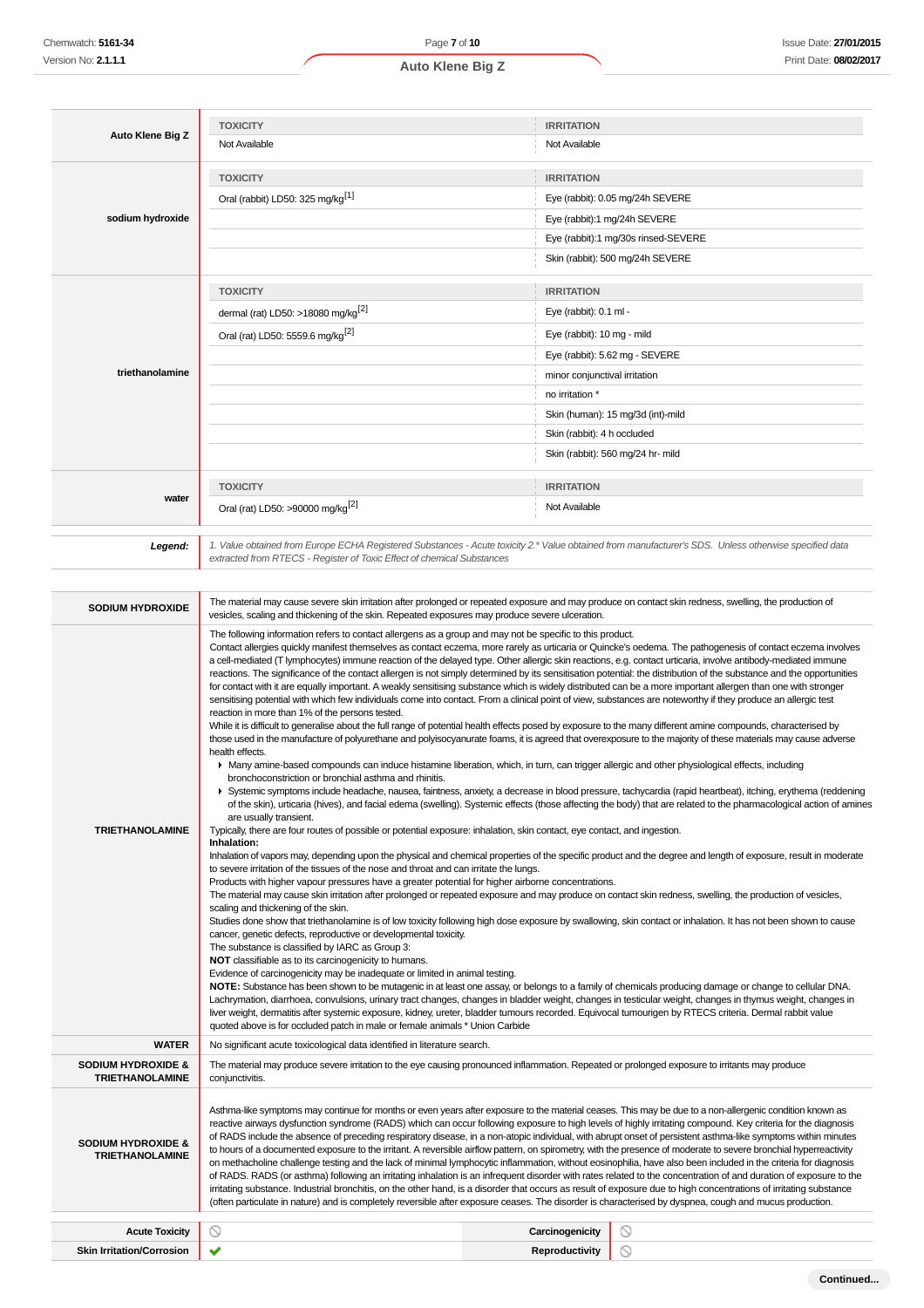| <b>Serious Eye</b><br>Damage/Irritation     | <b>STOT - Single Exposure</b>   |                                                                                                                                                           |
|---------------------------------------------|---------------------------------|-----------------------------------------------------------------------------------------------------------------------------------------------------------|
| <b>Respiratory or Skin</b><br>sensitisation | <b>STOT - Repeated Exposure</b> | Y                                                                                                                                                         |
| <b>Mutagenicity</b>                         | <b>Aspiration Hazard</b>        | V                                                                                                                                                         |
|                                             | Legend:                         | $\blacktriangleright$ - Data available but does not fill the criteria for classification<br>$\blacktriangleright$ - Data available to make classification |

 $\sum -$  Data Not Available to make classification

### **SECTION 12 ECOLOGICAL INFORMATION**

### **Toxicity**

| Ingredient       | Endpoint    | <b>Test Duration (hr)</b>                                                    | <b>Species</b>                                                                                                                                                                                                                                                                                           | Value          | Source |
|------------------|-------------|------------------------------------------------------------------------------|----------------------------------------------------------------------------------------------------------------------------------------------------------------------------------------------------------------------------------------------------------------------------------------------------------|----------------|--------|
| sodium hydroxide | <b>LC50</b> | 96                                                                           | Fish                                                                                                                                                                                                                                                                                                     | 4.16158mg/L    | 3      |
| sodium hydroxide | EC50        | 96                                                                           | Algae or other aquatic plants                                                                                                                                                                                                                                                                            | 1034.10043mg/L | 3      |
| sodium hydroxide | EC50        | 384                                                                          | Crustacea                                                                                                                                                                                                                                                                                                | 27901.643mg/L  | 3      |
| sodium hydroxide | <b>NOEC</b> | 96                                                                           | Fish                                                                                                                                                                                                                                                                                                     | 56mg/L         | 4      |
| triethanolamine  | <b>LC50</b> | 96                                                                           | Fish                                                                                                                                                                                                                                                                                                     | 11800mg/L      | 4      |
| triethanolamine  | EC50        | 96                                                                           | Algae or other aquatic plants                                                                                                                                                                                                                                                                            | 169mg/L        |        |
| triethanolamine  | EC10        | 96                                                                           | Algae or other aquatic plants                                                                                                                                                                                                                                                                            | $7.1$ mg/L     |        |
| triethanolamine  | <b>NOEC</b> | 504                                                                          | Crustacea                                                                                                                                                                                                                                                                                                | 16mg/L         |        |
| Legend:          |             | Bioconcentration Data 7. METI (Japan) - Bioconcentration Data 8. Vendor Data | Extracted from 1. IUCLID Toxicity Data 2. Europe ECHA Registered Substances - Ecotoxicological Information - Aquatic Toxicity 3. EPIWIN Suite V3.12 -<br>Aquatic Toxicity Data (Estimated) 4. US EPA, Ecotox database - Aquatic Toxicity Data 5. ECETOC Aquatic Hazard Assessment Data 6. NITE (Japan) - |                |        |

Prevent, by any means available, spillage from entering drains or water courses.

### **Persistence and degradability**

| Ingredient       | Persistence: Water/Soil | Persistence: Air |
|------------------|-------------------------|------------------|
| sodium hydroxide | LOW<br>$\sim$           | <b>LOW</b>       |
| triethanolamine  | LOW                     | <b>LOW</b>       |
| water            | ∟OW                     | LOW              |

### **Bioaccumulative potential**

| Ingredient       | <b>Bioaccumulation</b>    |
|------------------|---------------------------|
| sodium hydroxide | LOW (LogKOW = $-3.8796$ ) |
| triethanolamine  | LOW (BCF = $3.9$ )        |
| water            | LOW (LogKOW = $-1.38$ )   |

### **Mobility in soil**

| Ingredient       | <b>Mobility</b>      |
|------------------|----------------------|
| sodium hydroxide | LOW ( $KOC = 14.3$ ) |
| triethanolamine  | $LOW (KOC = 10)$     |
| water            | LOW (KOC = $14.3$ )  |

### **SECTION 13 DISPOSAL CONSIDERATIONS**

#### **Waste treatment methods**

| <b>Product / Packaging</b><br>disposal | Legislation addressing waste disposal requirements may differ by country, state and/or territory. Each user must refer to laws operating in their area. In some<br>areas, certain wastes must be tracked.<br>A Hierarchy of Controls seems to be common - the user should investigate:<br>$\blacktriangleright$ Reduction<br>$\blacktriangleright$ Reuse<br>$\blacktriangleright$ Recycling<br>• Disposal (if all else fails)<br>This material may be recycled if unused, or if it has not been contaminated so as to make it unsuitable for its intended use. If it has been contaminated, it may be<br>possible to reclaim the product by filtration, distillation or some other means. Shelf life considerations should also be applied in making decisions of this type.<br>Note that properties of a material may change in use, and recycling or reuse may not always be appropriate.<br>• DO NOT allow wash water from cleaning or process equipment to enter drains.<br>It may be necessary to collect all wash water for treatment before disposal.<br>In all cases disposal to sewer may be subject to local laws and regulations and these should be considered first.<br>• Where in doubt contact the responsible authority.<br>Recycle wherever possible.<br>► Consult manufacturer for recycling options or consult local or regional waste management authority for disposal if no suitable treatment or disposal facility<br>can be identified.<br>Treat and neutralise at an approved treatment plant.<br>F Treatment should involve: Neutralisation with suitable dilute acid followed by: burial in a land-fill specifically licenced to accept chemical and / or<br>pharmaceutical wastes or Incineration in a licenced apparatus (after admixture with suitable combustible material). |
|----------------------------------------|-------------------------------------------------------------------------------------------------------------------------------------------------------------------------------------------------------------------------------------------------------------------------------------------------------------------------------------------------------------------------------------------------------------------------------------------------------------------------------------------------------------------------------------------------------------------------------------------------------------------------------------------------------------------------------------------------------------------------------------------------------------------------------------------------------------------------------------------------------------------------------------------------------------------------------------------------------------------------------------------------------------------------------------------------------------------------------------------------------------------------------------------------------------------------------------------------------------------------------------------------------------------------------------------------------------------------------------------------------------------------------------------------------------------------------------------------------------------------------------------------------------------------------------------------------------------------------------------------------------------------------------------------------------------------------------------------------------------------------------------------------------------------------------------------------------|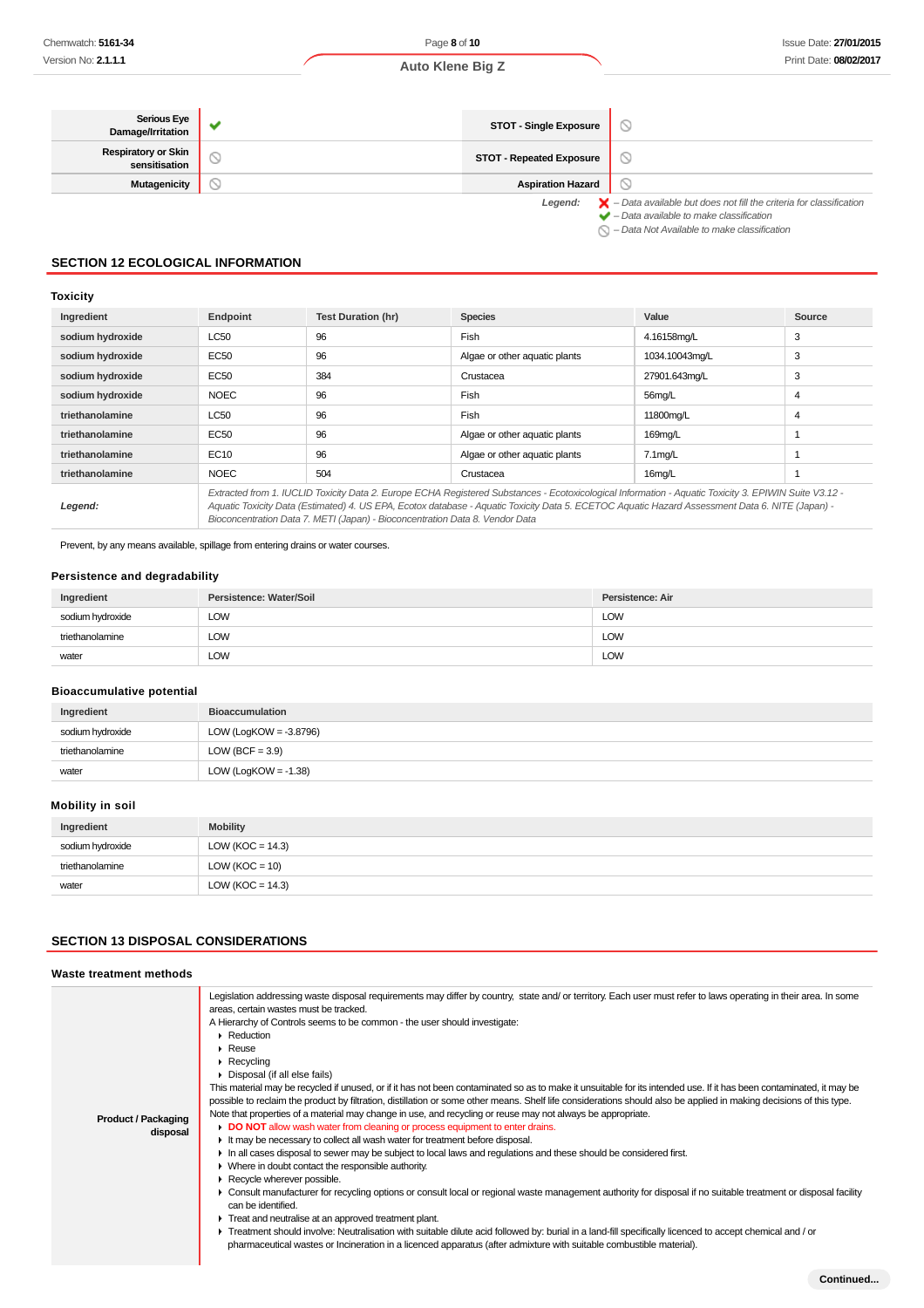Page **9** of **10**

**Auto Klene Big Z**

Decontaminate empty containers. Observe all label safeguards until containers are cleaned and destroyed.

### **SECTION 14 TRANSPORT INFORMATION**

| <b>Labels Required</b>          |                                                                                        |  |
|---------------------------------|----------------------------------------------------------------------------------------|--|
|                                 |                                                                                        |  |
| <b>Marine Pollutant</b>         | <b>NO</b>                                                                              |  |
| <b>HAZCHEM</b>                  | 2R                                                                                     |  |
| <b>Land transport (ADG)</b>     |                                                                                        |  |
| <b>UN number</b>                | 1824                                                                                   |  |
| UN proper shipping name         | SODIUM HYDROXIDE SOLUTION                                                              |  |
| Transport hazard class(es)      | 8<br>Class<br>Not Applicable<br>Subrisk                                                |  |
| Packing group                   | $\mathbf H$                                                                            |  |
| <b>Environmental hazard</b>     | Not Applicable                                                                         |  |
| Special precautions for user    | Not Applicable<br>Special provisions<br>1 <sub>L</sub><br>Limited quantity             |  |
| Air transport (ICAO-IATA / DGR) |                                                                                        |  |
| <b>UN number</b>                | 1824                                                                                   |  |
| UN proper shipping name         | Sodium hydroxide solution                                                              |  |
| Transport hazard class(es)      | <b>ICAO/IATA Class</b><br>8<br>ICAO / IATA Subrisk<br>Not Applicable<br>8L<br>ERG Code |  |
| Packing group                   | Ш                                                                                      |  |

| <b>Environmental hazard</b>  | Not Applicable                                            |                |
|------------------------------|-----------------------------------------------------------|----------------|
|                              | Special provisions                                        | A3A803         |
|                              | Cargo Only Packing Instructions                           | 855            |
|                              | Cargo Only Maximum Qty / Pack                             | 30L            |
| Special precautions for user | Passenger and Cargo Packing Instructions                  | 851            |
|                              | Passenger and Cargo Maximum Qty / Pack                    | 1 <sub>L</sub> |
|                              | Passenger and Cargo Limited Quantity Packing Instructions | Y840           |
|                              | Passenger and Cargo Limited Maximum Qty / Pack            | 0.5L           |

### **Sea transport (IMDG-Code / GGVSee)**

| <b>UN number</b>             | 1824                                                                                                      |
|------------------------------|-----------------------------------------------------------------------------------------------------------|
| UN proper shipping name      | SODIUM HYDROXIDE SOLUTION                                                                                 |
| Transport hazard class(es)   | <b>IMDG Class</b><br>$\frac{1}{2}$ 8<br>Not Applicable<br><b>IMDG Subrisk</b>                             |
| Packing group                | ш                                                                                                         |
| <b>Environmental hazard</b>  | Not Applicable                                                                                            |
| Special precautions for user | F-A, S-B<br><b>EMS Number</b><br>Special provisions<br>Not Applicable<br><b>Limited Quantities</b><br>1 L |

**Transport in bulk according to Annex II of MARPOL and the IBC code**

Not Applicable

### **SECTION 15 REGULATORY INFORMATION**

**Safety, health and environmental regulations / legislation specific for the substance or mixture**

**SODIUM HYDROXIDE(1310-73-2) IS FOUND ON THE FOLLOWING REGULATORY LISTS**